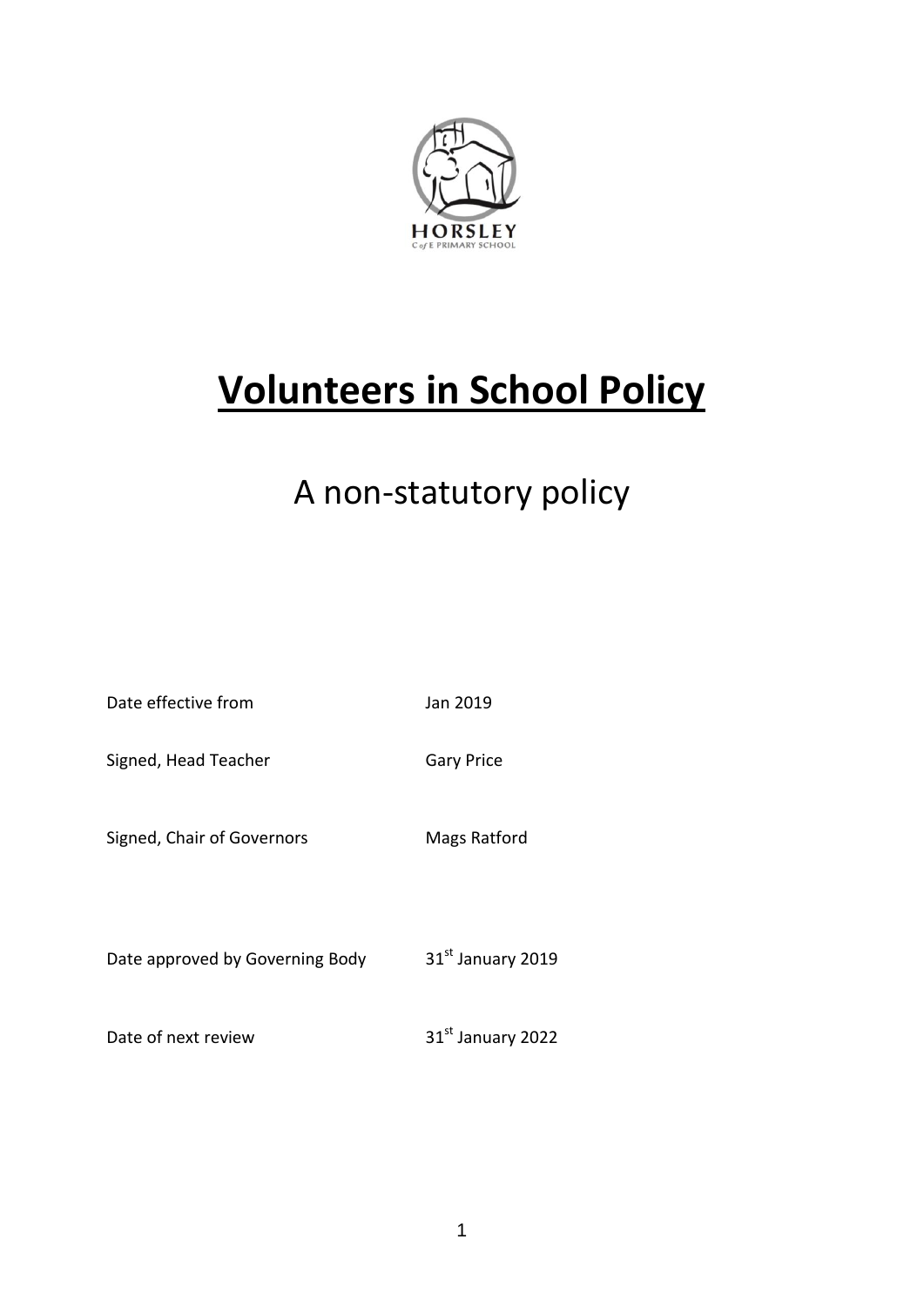### **Volunteers in School Policy**

#### **INTRODUCTION**

Volunteers at our school bring with them a wealth of skills and experience that can enhance the learning opportunities of the children. Horsley School welcomes and encourages them. We have many requests from a variety of people who wish to visit or volunteer, these may include: members of the Governing Body, university, college and sixth form students and members of the local community. We also encourage parents and other adults to help teachers in a variety of ways. Our overriding concern, however, is for the safety of the children in our care. This document sets out our school's policy, which is to ensure that the children benefit from as much help and support as possible without compromising their safety.

#### **AIMS**

- To provide enrichment opportunities for children both within the curriculum and the extended school.
- To establish expectations for staff and volunteers.
- To promote continuity and coherence across the school.
- To set out the school's approach to how volunteers in school improve parent's and carers' understanding of the curriculum.

#### **Volunteers contribute to the aims of Horsley school by engaging in activities such as:**

- Celebrating and sharing a diversity of skills, knowledge and expertise.
- Enriching the opportunities within the curriculum.
- Supporting staff with school clubs and cooking opportunities.
- Providing regular support, for example hearing children read.
- Providing opportunities for children to gain first-hand insight into areas of knowledge, understanding and experience not available from members of staff. This could be, for example, discussion with a volunteer of a particular faith within an RE unit of work, or a volunteer who has lived in a country being studied.
- Accompanying school trips.
- Undertaking arts and crafts activities with the children.

#### **DEPLOYMENT**

All volunteers at Horsley C of E Primary School will be made to feel welcome. The parameters of their role within the school will be clearly defined from the outset in order to avoid the possibility of misunderstanding. Although the Headteacher retains overall responsibility for volunteers in school, this would usually be delegated to the member of staff making the arrangements. Whilst there should be no significant addition to the workload of the staff member taking responsibility for the volunteer, it is expected that time is taken to ensure the volunteer is adequately inducted into the role and that there is mutual agreement and understanding.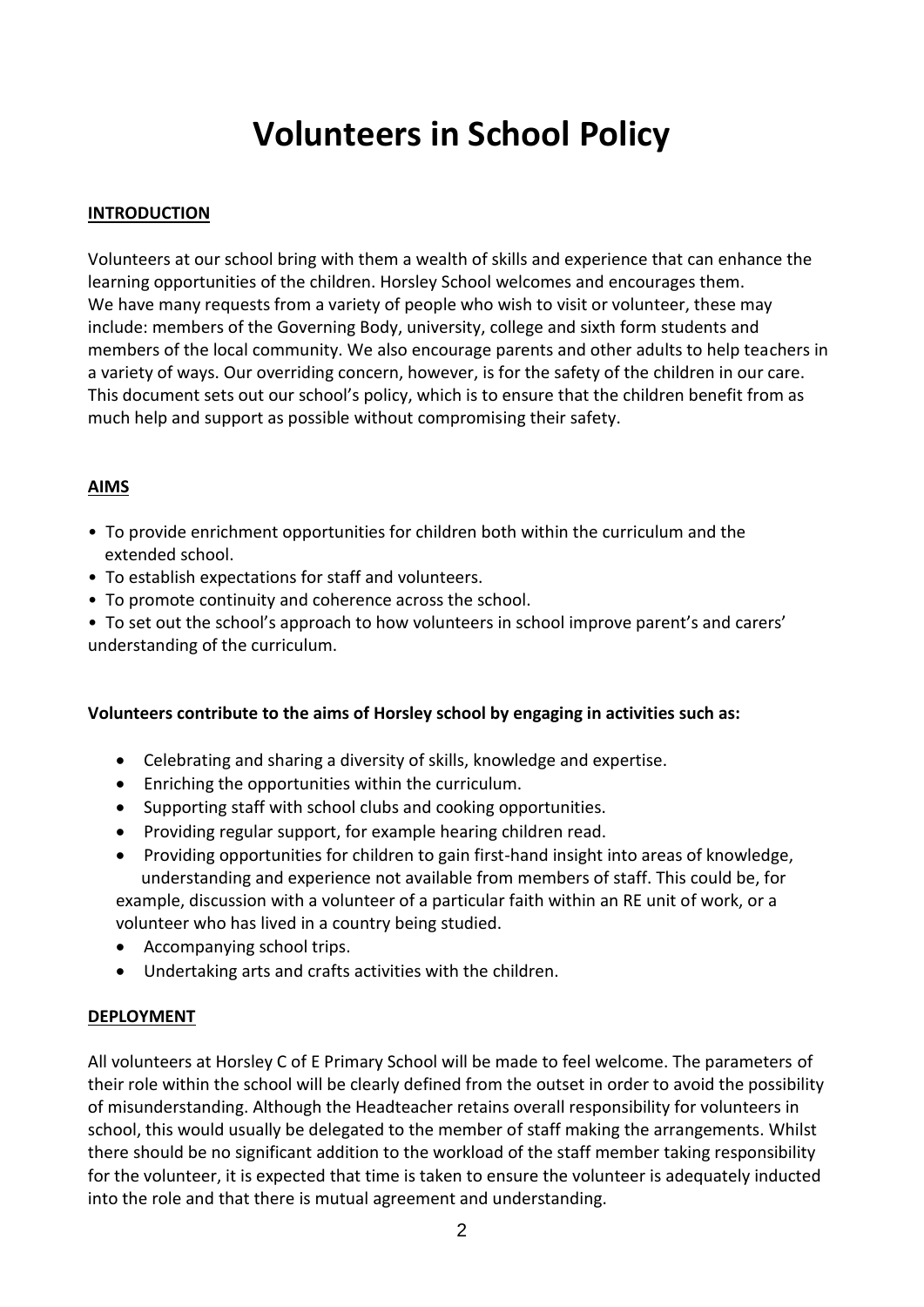Volunteer helpers are not allowed to:

- take responsibility for all or some of the whole class:
- change very young children, or supervise them changing;
- take children off the school site without a teacher in charge.
- fall within a teacher's responsibility under *loco parenti*s;
- fall within the job description of a teacher or member of support staff,
- undertake activities which would require them to have unsupervised access to children.

#### **SCHOOL REGULATIONS AND OTHER INFORMATION**

It is the class teacher and Head Teacher's responsibility to ensure that volunteers and visitors do not have UNSUPERVISED access to children.

Volunteers must be made aware of the rules governing behaviour and dress code at school, including the key 'dos' and 'don'ts' for children and adults. This should include procedures designed to avoid hazards or risks associated with the tasks that they are being asked to carry out and importantly, details of first aid and emergency arrangements to follow in case of fire.

It is important that volunteers are made aware of the following procedures:

- To understand the utmost importance of keeping **all** school related information confidential and have read the Confidentiality policy
- Access to staffroom
- Expected level of behaviour and an awareness of professional codes of conduct and dress.
- The Equal Opportunities and Volunteers in School Policies along with other policies and practices as appropriate to the visit.
- Details of First Aid and Fire procedures
- The Complaints Procedure.
- The Behaviour Policy.

Signing in: When helpers arrive in the school, they must sign in at the reception desk and will be given a badge. The signing-in sheet will give the date and time of arrival. They must also sign out, stating the time they are leaving.

#### **CHILD PROTECTION**

For the children's safety at Horsley all regular volunteers are required by law to have clearance through the Disclosure Barring Service (DBS) before they work in the school.

The Headteacher will take all reasonable steps to confirm the identity of the person volunteering. The School Business Manager will view at least two original documents from the list below:

- Birth Certificate;
- Marriage Certificate;
- Passport;
- Driver's Licence.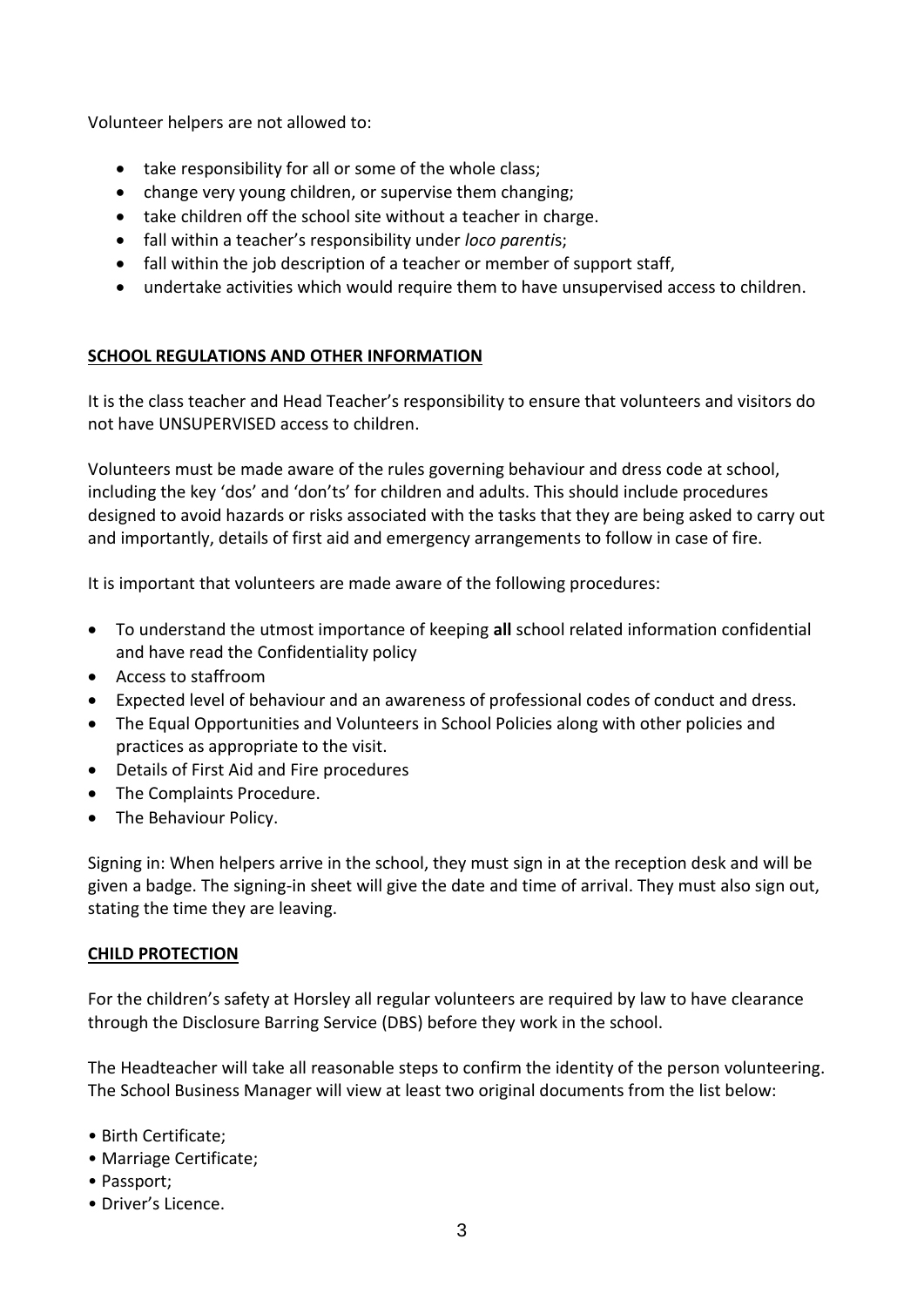The above regulations do not apply to volunteers such as those who help organise and run fetes or who may assist the school activities on an irregular or ad hoc basis but applies to volunteers who drive children in cars. However, if the Headteacher is unclear about the position in respect of a volunteer, he/she will seek further advice from the School's Business Manager.

The Headteacher has the authority not to accept the help of volunteers if he or she believes it will not be in the best interests of the school.

Insurance: Volunteers are covered by the LA for third party liability only. They may wish to make their own arrangements for insuring against theft, personal injury or damage to their own property.

Transport: Volunteers using their own cars to transport children other than their own children to school events should be advised to check with their insurance company to ensure that they do not contravene their insurance policy conditions. They also need to be DBS cleared.

Inclusion: Horsley C of E Primary School recognises that there will be times when the school requests the support of a volunteer for whom particular arrangements are necessary. The school operates an inclusive policy and all offers of help from volunteers will be considered on an equal basis. Offers of help will be accepted purely because they fit the needs identified for the specific group of children and enhance and support what is on offer at the school both within and in addition to the curriculum.

Health and Safety: Safe practice must be promoted at all times. The school has a detailed Health and Safety policy and maintains records of Risk Assessment. All volunteers will have their attention drawn to identified risks, the teacher will explain to the volunteer the risk and any specific actions which should or should not be taken by the volunteer.

#### **MONITORING AND REVIEW**

The day-to-day monitoring of this policy is the responsibility of the Headteacher, who will report to the governors annually, stating the number of adult volunteer helpers in the school, and summarizing their value to the children.

This policy will be reviewed by the Governing Body every two years, or earlier if considered necessary.

*Policy Reviewed – Jan 2019*